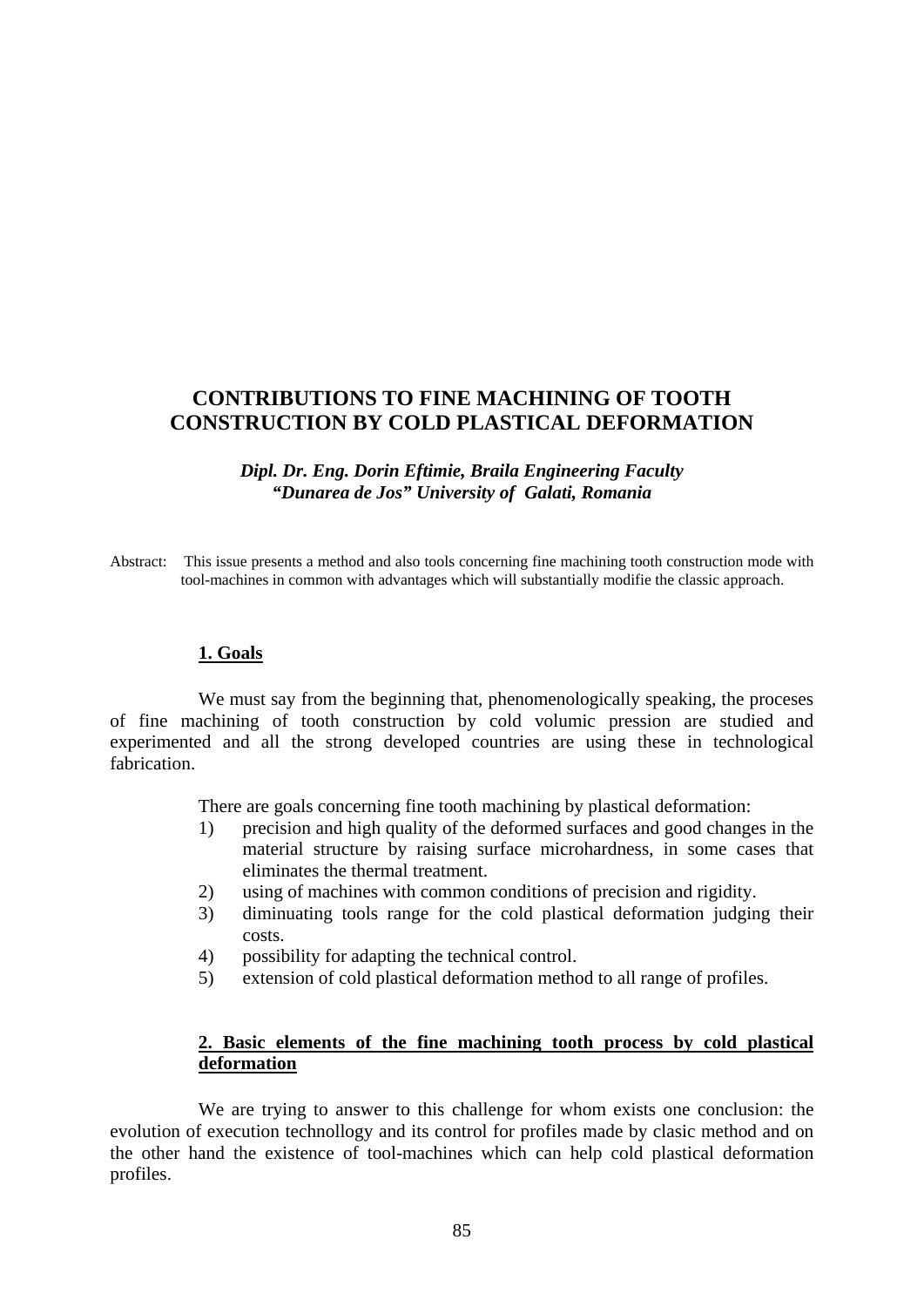We must calculate the necessary forces for plastical deformation in order to obtain the correct tooth profile.



We correlated figures from technical literature concerning plastical deformation using section method (fig. 1). We started with simplyfied model of volume element which has the section with  $t_2$  equal with the length of the distance measured on exterior circle of the material with  $r_s$  and  $t_1$  equal with the length of the distance measured on foot circle with  $r_f$ 

on whom action radial tensions  $\sigma_{\rho}$  and  $\sigma_{\rho} + d \cdot \sigma_{\rho}$  and tangential tensions  $\sigma_{\theta}$  (fig. 2) where were obtained the following parameters:

**A.** Deformation forces for whole distance between teeth.

 $F_a = \sigma_a \cdot t_2 \cdot s$  $F_{\theta} = \sigma_{\theta} \cdot s \cdot (t_2 - t_1)/(2 \cdot \sin \alpha)$ where  $\sigma_{\rho} = 2 \cdot \sigma_{c} \cdot \ln(t_{2} / t_{1})$  $\sigma_a = 2 \cdot \sigma_c \cdot [1 + \ln(t_2 / t_1)]$  $s =$ advance speed  $\sigma_c$  = material flow limit of resistance

$$
\alpha = \arctg \frac{t_2 - t_1}{2 \cdot (r_s - r_f)}
$$

**B.** The necesarly energy for defeating material resistance to plastical deformation:

$$
E_c = \frac{1}{2} \cdot m \cdot R^2 \cdot \omega^2
$$

where  $z = \text{teeth number of the wheel}$ 

 $m =$  tool weight

 $R =$  dividing radius

 $\omega$  = angle speed of tool calculated with the ecuation:

$$
m \cdot \omega^2 \cdot R^2 = F_\rho \cdot (r_s - r_f) + F_\theta \cdot r_s \cdot \frac{\pi}{z}
$$

**C.** Radial pressure force developed by the running process:  $P = P_{cm} \cdot S_c$ 

where  $P_{\rm sm}$  = medium specific loading of the material against tool  $P_{\rm sm} = (3.5 \div 4)\sigma_c$  $S_c$  = contact zone ared.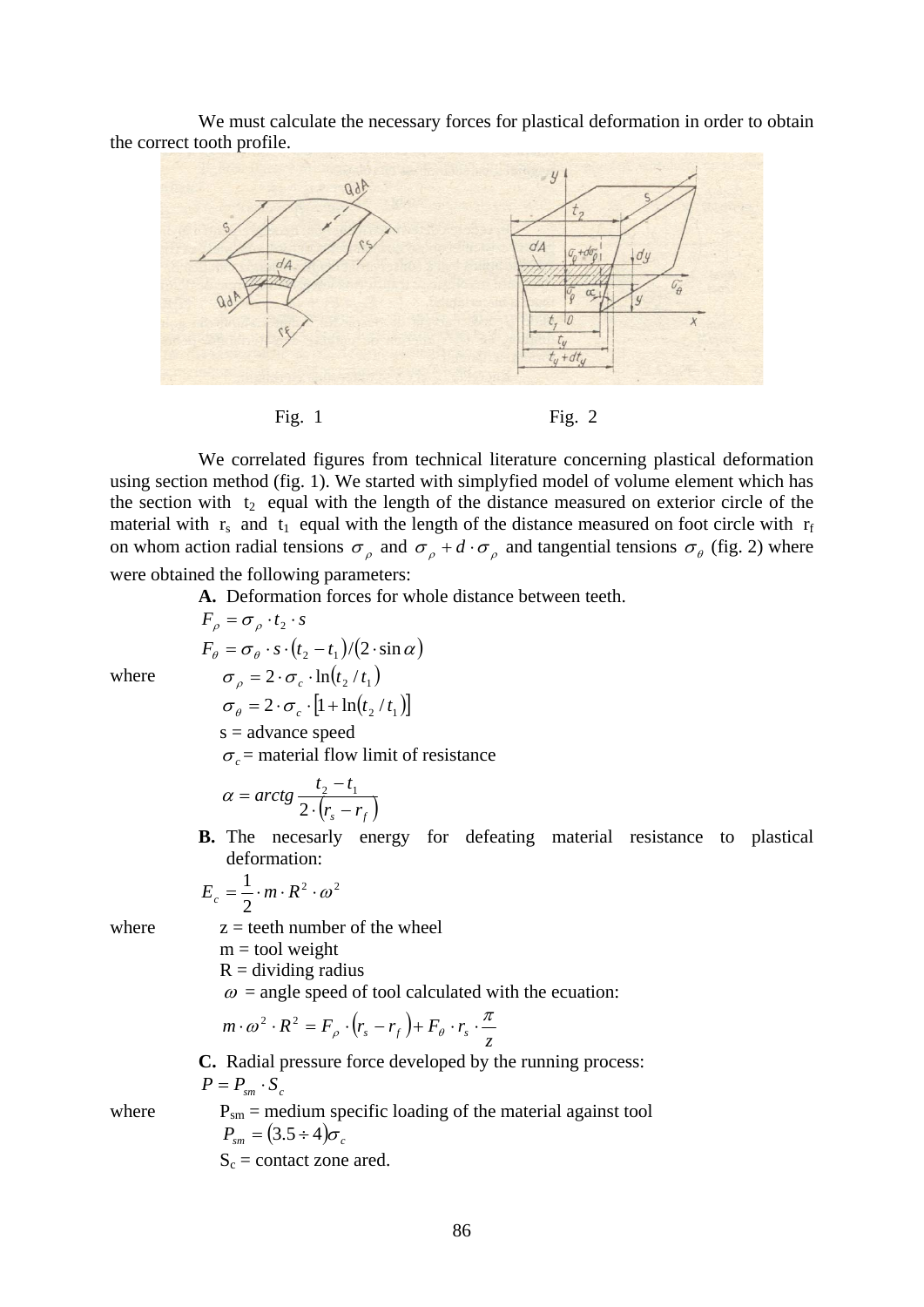- **D.** 0.06÷0.1 mm added to the measurement elements touches the goals described above.
- **E.** Theoretical studies were confirmed by tests made on tools-machines.

## **3. Super-finishing method and tool for gearings**

Super-finishing gears manufactured from steels having hardness  $\leq$  320 HB represents a technological option only when advantages come first. Gears quality and the low cost price for the technological operations may lead to the extension of the process, compared to the existing ones.

 The above-mentioned method and tool for super-finishing gears is destined for obtaining a roughness of 0,8 for the toothed surfaces, also for increasing the hardness of the superficial layer ( $\geq$  5 ÷ 15 HB) using cold plastic deformation method, using classic gearcutting machine-tools, all these being major advantages.

 The gear-cutting tools presented in the figures below are able to obtain straight and tapered teeth cylinder wheels (figure 3), gear racks and groove shafts (figure 4) and taper wheels with curved teeth (figure 5).



Fig. 3





Fig. 4  $Fig. 5$